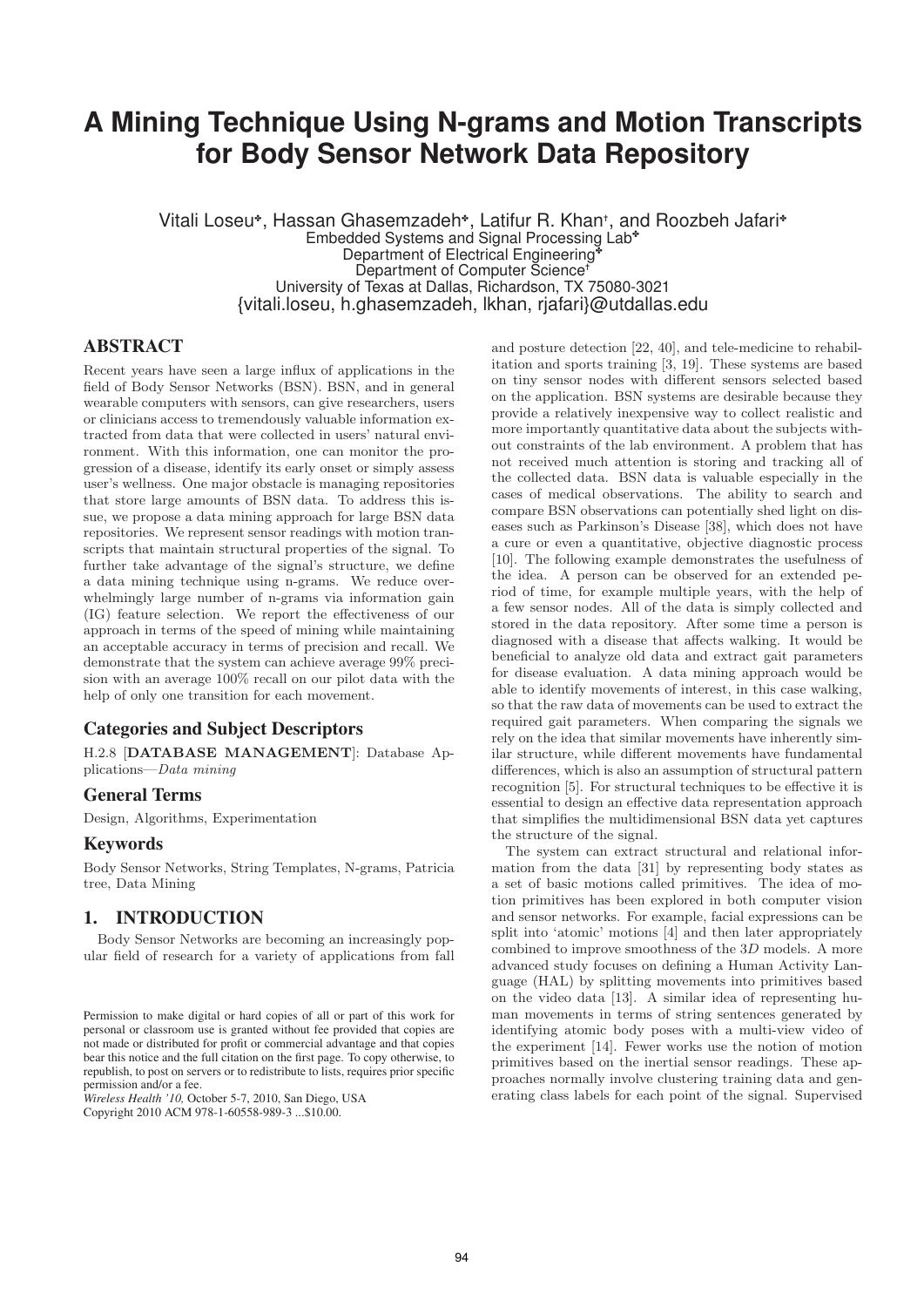clustering can be used to identify important events of the signal, and look only for those events during the system execution leaving the rest of the input unlabeled [25]. Unsupervised clustering can be used to map each complete action into a motion primitive and then use the acquired primitives for classification [11]. Overall, these approaches suggest that structural pattern recognition excels in recognizing individual primitives and sequences of primitives. This property can potentially be applied to such data mining problems as discovering similar movements, finding similar portions of movements, and finding similar abnormalities in movements.

Based on the idea of structural pattern recognition we present a data mining model for a large BSN data repository. We first handle the problem of the BSN data representation. To achieve it, we define a technique for movement primitive construction for multidimensional BSN data using clustering. We explore ways to preserve the original structure of the signal, even if the movement trials have timing inconsistencies. Unlike other works, we consider multiple clustering techniques for primitive construction using a small and computationally simple feature set. We use the constructed primitives to generate string transcripts to capture the relational information from the signal. We then define a novel data mining model that explores structural and relational properties of the string transcripts via n-grams computation and selection. We use information gain to select the n-grams that can best differentiate between movement, and then define a Patricia tree for data indexing and mining. We verify the quality of our model by applying it to a pilot movement data set. While other works focus on achieving the highest possible accuracy of classification, the key objective of our work is to define a data mining approach that can be applied to a very large data set, which results in decisions that favor speed and simplicity of computation. To the best of our knowledge this has not been applied to multidimensional data like the one collected by BSN sensor nodes.

## 2. RELATED WORK

During data collection researchers aim to minimize the number of nodes used on a subject to improve system wearbility. This results in a particular choice of sensor types, node count, and node placement. In a practical deployment scenario, a subject's preferences may also cause some changes in the way sensors are placed. For example, a cell phone on the belt of one subject and a sports watch on another can be collecting accelerometer data about walking. These differences seem to deem the information not comparable and possibly not useful. This problem can be resolved with a larger BSN repository, where similarities in portions of the data can link multiple data sets together, thus providing user with more data or even a new perspective of the data with a sensor not immediately available to that user. It is not practical to use the metadata about the experiment, such as movement type or speed, to combine observations, because two variations of the same movement might be performed very differently. In other words the system should be able to recognize not only the movement itself, but also the specific way the movement is performed. For example, when the system is searched for occurrences of limping in the right foot of the subject, it should not return every instance of walking, even though limping is observed during a walking trial. To avoid this, the structure of the compared movement needs to be investigated. Structural pattern recognition can

help create an accurate and lightweight approach for data manipulation in the BSN data bank.

An approach for structural data representation and recognition is proposed in [12]. This approach has a major weakness. The comparison evaluation is based on the value of Levenstein distance (or edit distance) [20]. Edit distance calculation assigns the same weight to deletion, insertion, and substitution operation. It is not a problem when the compared strings have similar size. However, BSNs can observe the same movement at different speeds, which may mean that the speed of movement execution can start dominating the edit distance value. It is possible to manually manage the weights of each one of the three edit distance operations, however that would generate a heuristic type of approach [18]. Another way to deal with this issue is to normalize the length of each primitive in motion transcripts [26]. While this approach might work in some specific applications, in general it is very hard to predict how to scale parts of movements depending on the overall execution speed. A possible solution to this problem is to identify significant transitions in the motion transcripts and base the transcript comparison on variations in these transitions. In the field of speech processing, a similar function is often performed by n-gram features. n-grams are substrings of length  $N$ , they were first introduced by Shannon [37] as means to analyze vulnerability of ciphers but since have been extensively used in the field of speech and text recognition.

N-grams [8] proved to be useful in structural parameter extraction when used for spoken language recognition [2]. N-grams can be used to capture phoneme, in the case of spoken language, and grammatic constructs, in case of written language, to identify bodies of speech or text. Similarly, n-grams can be used to analyze text summaries [21] or translation quality[8] with respect to co-occurrence statistics. While good at recognizing major structural differences, n-grams can also be used in the case of fine tune spelling error correction [17]. In addition to maintaining structural information of the considered string, n-grams can also significantly reduce the amount of information that needs to be stored and verified. Instead of storing a large body of text, the system can identify important transitions and improve both memory usage as well as execution speed of the search. This idea is applied in malicious code detection software [27, 1]. Instead of keeping a database of viruses, authors extract n-grams that characterize each malicious code, and search files for presence of only those n-grams. These important ngrams can be better organized with a suffix tree [24], which would increase the speed of identifying language constructs [32]. In fact suffix trees are often used to index a large data store in natural language processing and other fields. For example in molecular biology, DNA sequences can be indexed with the help of suffix trees [6]. Authors in [35] discuss an efficient query algorithm on a large compressed body of text using suffix trees. The general effectiveness of the suffix trees is discussed in the work trying to identify local patterns in a event sequence database [16, 7].

At first glance, the above examples have little in common with data collected from BSNs. Suffix tree approaches normally index a unidimensional data set, while BSNs normally have a set of multiple sensors with multiple dimensions of sensing. This problem can be resolved by combining all of the data readings and representing them with unidimensional primitives [12]. While this simple approach seems to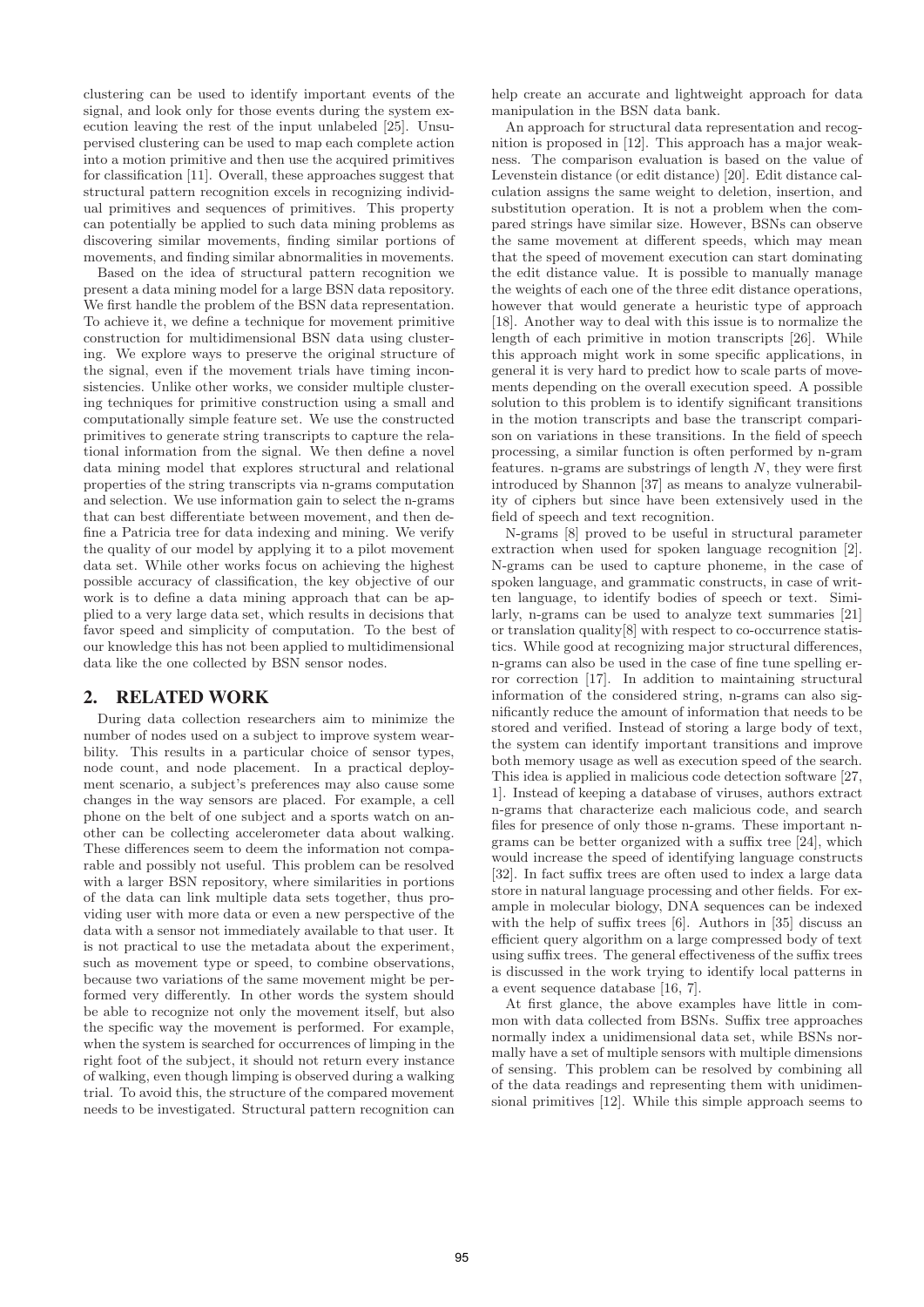resolve the issue, it fails to recognize that each one of the sensing axis can observe variations such as varying speed and amplitude of the signal. In a text data set the variations are one dimensional, just like the data itself; this is not the case in multidimensional sensor readings of BSNs. Furthermore, it is not clear how variations occurring in multiple sensing dimensions should be handled in the context of a one dimensional primitive. It is possible that different combination of signal variations may hinder the structural consistency of the combined primitive representation.

# 3. PROBLEM DESCRIPTION

In this paper, we try to address the problem of data mining for the BSN data repository. The system takes raw sensor readings as an input and searches the repository for the signals similar to the input. Due to a potentially large size of the repository, the approach has to be fast yet reliable. As a result, we focus on the speed and simplicity of the approach. When a raw sensor reading of an observation is given as an input, the approach should be able to identify a movement the observation belongs to, so it can be stored in the appropriate place in the repository. It should be able to compare signals of two movements and find possible similarities. Furthermore, it should be able to identify similar portions of the signals, which can be useful if a subject exhibits a consistent abnormality in performing multiple movements. Finally, it should be able to identify movements that contain certain signal instances. For example, identify all of the movements where the torso moves forward.

**Table 1: Pilot Application Movements**

| No.            | Description                          |
|----------------|--------------------------------------|
| 1              | Stand to Sit                         |
| $\overline{2}$ | Sit to Stand                         |
| 3              | Stand to Sit to Stand                |
| $\overline{4}$ | Kneeling, right leg first            |
| 5              | Turn counter clockwise 90 degrees    |
| 6              | Look back clockwise                  |
| $\overline{7}$ | Move forward (1 step)                |
| 8              | Move to the left $(1 \text{ step})$  |
| 9              | Move to the right $(1 \text{ step})$ |
|                | Jumping                              |

# 3.1 Pilot Application

While we are designing an approach for data mining in a large BSN repository, a data set that large is not available to us. Instead, we apply the proposed approach to a classification problem. Classification accuracy is similar to the indexing and searching accuracy, which means that a classification application can assess the precision of the proposed technique. Furthermore, as the approach is designed for a large data set we aim to make it lightweight and as fast as possible. For the experiment we collected data of ten movements from three subjects. The details of the experimental movements can be found in Table 1. Every subject repeated each movement ten times to increase the size of the data set. Each subject was equipped with nine sensor nodes positioned as demonstrated in Figure 1.

## 3.2 Hardware



**Figure 1: Subject with motes equipped**

During the data collection subjects were equipped with several TelosB sensor nodes with custom-designed sensor boards. Each sensor board has a tri-axial accelerometer and a bi-axial gyroscope. Sensors were sampled at  $50Hz$ , which is a fairly standard data collection frequency for movement applications [33, 28] that satisfies Nyquist criterion [39]. After collecting the data, each node sent its readings to the basestation. In our case, the basestation is a node without a sensor board, which forwards all of the received data to the PC via a USB connection for further processing.



**Figure 2: Sensor Node**

## 4. DATA REPRESENTATION

A physical movement can normally be represented as a sequence of shorter motions. Capturing the structure of the movement involves capturing these shorter motions and timing relationships between them. This can be done by identifying motion primitives. This task is not trivial as it has to be done without any prior knowledge of the movement itself but with respect to the observed signal. A common way for unsupervised data grouping is clustering. We follow the idea introduced in [12] and use a clustering technique for primitive generation. We extract features from the signal and cluster the resultant feature set, which means that the clustering outcome is dependent on the perspective that the features can provide. This adds flexibility to the system because different feature sets can characterize the signal from different perspectives.

# 4.1 Primitive Construction

Before applying a clustering technique, it is necessary to decide what data set the clustering is applied to. One way to handle this issue is to combine all of the sensory axis of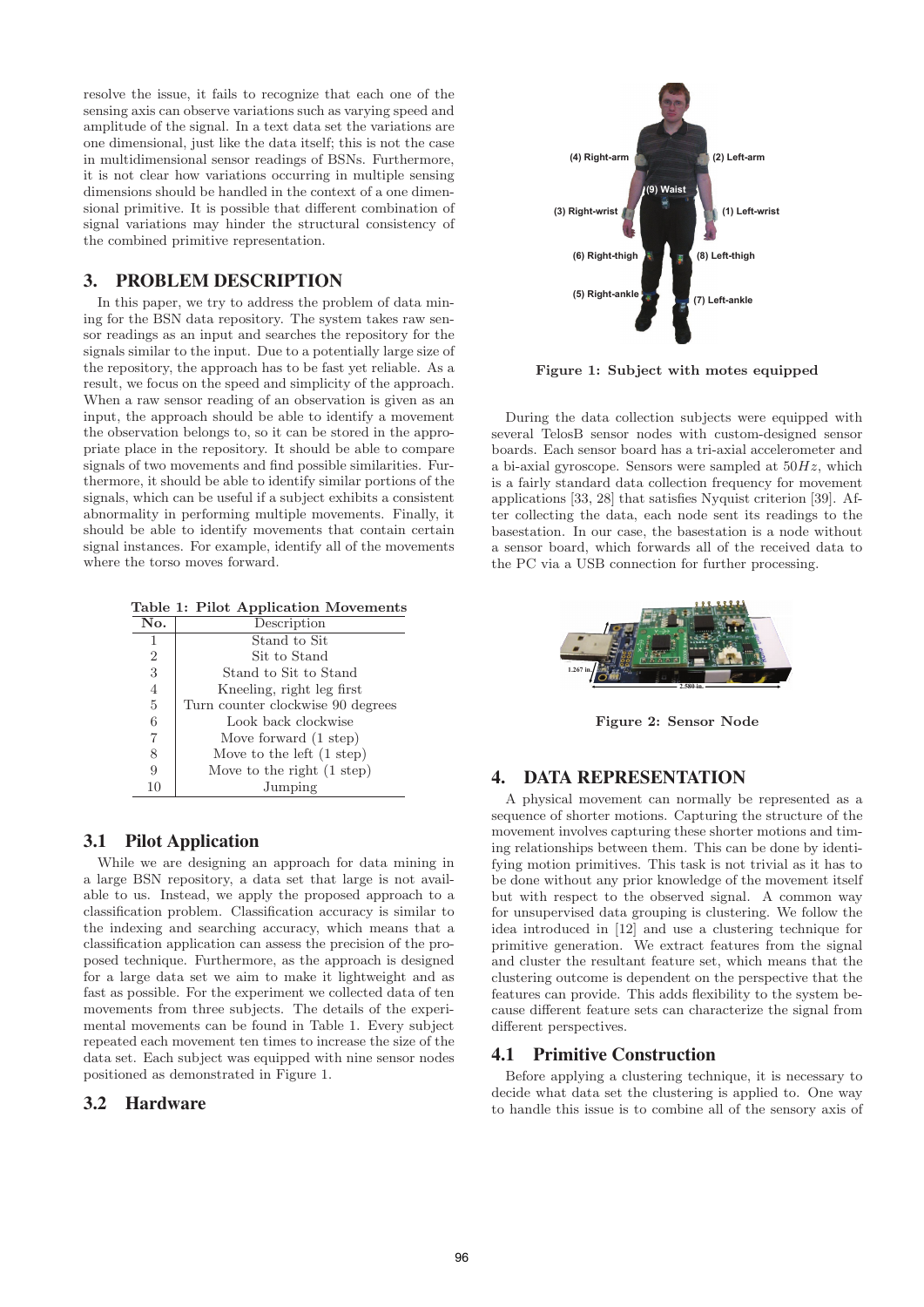one node and use all of the available to the node data to define primitives. This approach is flawed because, when the multidimensional data is merged into a unidimensional primitive, combining variations of each of the sensing axis could modify the structure of the primitives. Each one of the sensory axis can produce slightly different readings due to a minor alteration in the movement performance. An example of such an alternation can be a slight delay of the movement. This alternation does not modify the structure of the individual sensory axis signals, but, since alternations on all of the axis are independent of each other, aligning them with respect to time can significantly change the structure of the primitives. Figure 3 demonstrates an example where a slight variation in one of the axis' signals, which does not violate the signal structure for that axis, introduces changes to final primitives. In the figure, individual axis of sensing have consistent structure for both trials. If the sensing axis were to be combined they would be combined with respect to time. However, since the primitive transitions are not aligned in the original signals, the time aligned result of axis combining will not have consistent structure for both trials. We also expect to have noise in the inertial data our sensor nodes collect, which will introduce another source of error.



**Figure 3: Signal Alignment Issue**

To avoid the issue with alignment, we treat the reading of each sensing axis separately. Primitives are created for each one of the axis. In effect, we treat each sensing axis as a separate mote. This approach has an additional benefit by increasing the flexibility of the system. The system does not require all of the sensing axis used in one experiment to be present in other experiments, which means that it does not force users into a particular hardware configuration.

#### *4.1.1 Data Clustering*

Clustering is a very effective method of grouping similar data points, and distinguishing between different data points. When trying to cluster BSN data, a clustering approach is normally applied to feature vectors extracted from the original signal. There is a variety of features that can be extracted from inertial data. Different approaches rely on first and second derivatives, signal mean, amplitude, variance, standard deviation, peak detection, morphological features and more. During our study we tried to identify a small and simple data set that would produce good results. Our primitive generation experiment concluded that first and second derivatives are sufficient to describe the structure of our data set. To minimize the effect of the intersubject differences in features, the system normalizes features with respect to each subject using standard score (or z-score) [30]. While we used these features for our experiment, the proposed approach is independent of the feature

selection and only requires that selected features would represent the structure of the input signal.

There is a wide array of clustering techniques that includes hierarchical, partitional, conceptual, and density based approaches. For our analyses we considered two clustering approaches. First, we considered a k-means clustering approach [23]. k-Means is a hierarchical approach that attempts to partition the data in a way that every point is assigned to a cluster with the closest mean, or cluster center. In its spirit this approach is similar to expectation maximization in Gaussian Mixture Models (GMM) [9], which is the second clustering approach that we consider. The approaches are similar, because both of them try to identify the centers of natural clusters of the data. GMM clustering computes the probability that any given point is assigned to every individual cluster and makes an assignment that maximizes its likelihood. We selected the above approaches because of their computational simplicity, and the property that they are trying to identify natural cluster centers of the data set without any prior knowledge of the data. Both approaches start with random cluster centers and re-evaluate them after each round of computation. Once the cluster centers stay constant within a predefined threshold, both algorithms assume to have converged to the natural cluster centers of the data and return the result.

A major problem to consider during unsupervised clustering is the number of clusters  $k$  that produces the best results. To find the best solution we varied  $k$  from 2 to the length of the shortest observation in the training set, while evaluating parameters of the both k-Means and GMM models. In case of k-Means, we made the decision based on cluster Silhouette [34]. Silhouette is calculated based on the tightness of each cluster and its separation from other clusters. For every point i the silhouette is defined as

$$
s(i) = \frac{b(i) - a(i)}{max(a(i), b(i))}
$$
 (1)

where  $a(i)$  is the average distance of point i to all other points in its cluster,  $b_i(i)$  is the average distance of point i to all the points in cluster j, and  $b(i) = min(b_i(i)), \forall j$ .

Silhouette  $s(i)$  describes how well the point i is mixed with the similar data points and is separated from the different data points. As a result, the quality of a clustering model with  $k$  clusters and  $d$  training points can be evaluated as

$$
Quality(k) = \frac{\sum_{i=1}^{d} s(i)}{d}
$$
 (2)

The larger the average silhouette value, the better is the model. Therefor, the best value of  $k$  can be selected by finding the largest  $Quality(k)$  [34].

In case of the GMM we used Expectation Maximization (EM) [29] to find the best mixing parameters for GMM. The mixing parameters, such as the mean and covariance matrices depend on the number of clusters k. Once the GMM parameters are selected there are multiple ways to evaluate the quality of clustering that include log likelihood, Akaike's information criterion (AIC) [41], and Bayesian information criterion (BIC) [36]. Table 2 demonstrates the difference between quality estimation models for a GMM with k clusters, maximum likelihood of the estimated model  $L$ , and  $n$  points in the training set.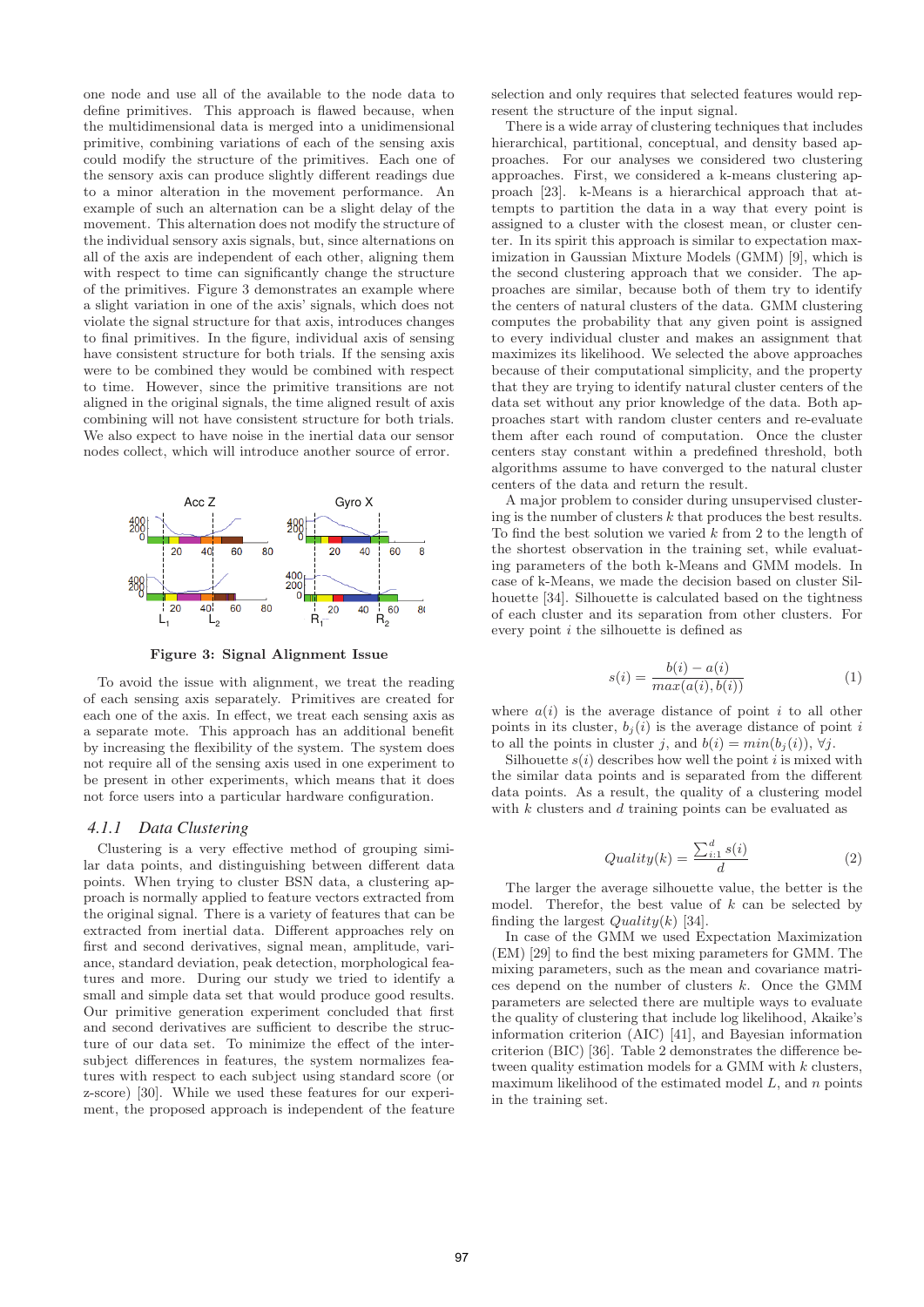| Table 2: GMM Quality estimation |
|---------------------------------|
|---------------------------------|

| Log Likelihood |                                        |
|----------------|----------------------------------------|
|                | $-ln(L) + 2*k \mid -ln(L) + k * ln(n)$ |

Log likelihood just reports the likelihood of the model, AIC and BIC attempt to penalize the system for the number of clusters. We found the penalty of the BIC to be too harsh on our data set, which led to an extremely small number of clusters. As a result we selected AIC as the GMM model evaluation tool. We evaluated the value of AIC based on different values of  $k$  and selected  $k$  that produced the smallest AIC result.

Once the optimal number of clusters is selected for both k-Means and GMM, it is necessary to evaluate the difference between the clustering approaches, and see which one is more suitable in the context of a data mining approach we are proposing. Figure 4 shows that GMM clusters are not convex, which means that some of the structural information of the data can be lost. For example, it is possible to have a signal where data with both positive and negative first derivative are clustered together, while points with first derivative equal zero are assigned to another class. From the perspective of preserving structure some information is lost. In Section 8 we will demonstrate how this difference in the clustering approach affects the overall data mining accuracy.



**Figure 4: Clustering of the Training Set into 19 components**

## 4.2 Motion Transcripts

Each movement can be described as a series of primitives. When an unlabeled movement comes into a system. The system can extract features from each point, and, based on the clustering technique, assign motion primitives to them. Motion transcripts are sequences of primitives over a certain alphabet assigned to movement trials. Since the data from different motes are not comparable, the system has to make sure to differentiate between individual motes by using a unique alphabet for each one. Figure 5 demonstrates a sample transcript generated by the ankle node for a 'Lie to Sit' movement. Each one of the sensing axis uses a separate alphabet, so while they are displayed with the same color the values of different transcripts are not related.

## 5. COMPARISON METRIC

Once the BSN data is converted to motion transcripts the system requires an efficient way to classify and search them. In Section 2 we discussed edit distance, a common approach to compare strings. However, edit distance does not perform



**Figure 5: Sample Transcripts**

well when the input data has noise and varies in length. Additionally, edit distance calculation is very slow with order of  $O(n^2)$ , where n is th length of the string. While it may be an acceptable solution for a small application, its speed performance is not at all acceptable for a large data repository potentially containing terabytes of data. To resolve the issue of edit distance, the system can use the idea of n-grams that can track transitions in motion primitives in linear time with respect to the trial length. The goal of the n-grams is to track important transitions between movement primitives in string transcripts. However, the task of identifying n-grams that represent important transitions is not trivial. The difficulty of the task is increased since overlapping n-grams are extracted to improve the quality of the recognition. This means that potentially there is a very large number of n-grams that can be selected from any given transcript. Furthermore, we expect the data to noisy; and it is important to train the system only on the characteristic ngrams and not on the n-grams that represent noise. This task is achieved via n-gram selection.

#### 5.1 N-gram Selection

The objective of this operation is to identify a small number of n-grams that can uniquely characterize the movement of interest, and provide means of distinguishing that movement from others in the repository. There is a variety of ways to select proper n-grams, once n-grams are extracted from all of the training data. Information gain has proven to be effective in the field of natural language processing [42]. Information gain becomes complicated to compute and less effective when each evaluated feature can take a large number of values. However, in our experiment each n-gram has two possible values. A specific n-gram can be present in a motion trial and the value of '1' is assigned to it, or the ngram can be absent so a value of '0' is assigned. While IG proved effective on our data set, the proposed approach is not dependent on this particular n-gram selection technique and can be modified based on the specific user demands.

IG can assess the effectiveness of a feature by tracking changes in the entropy after consideration of that feature. IG of an feature  $f$  on the collection of movements  $m$  is defined as

$$
Gain(m, f) = H(m) - H(m|f)
$$
\n(3)

where  $H(m)$  defines entropy of the movement set, and  $H(m|f)$ defines conditional entropy of the movement set with respect to feature f. We use a slightly modified approach, because when the system is looking for a target movement all the other movements can be treated the same way. It is possible that a feature might be a good at identifying one movement while being unable to differentiate between the rest of the movements. That feature would have a bad general information gain, however if we compute information gain with respect to each movement, we can identify good features for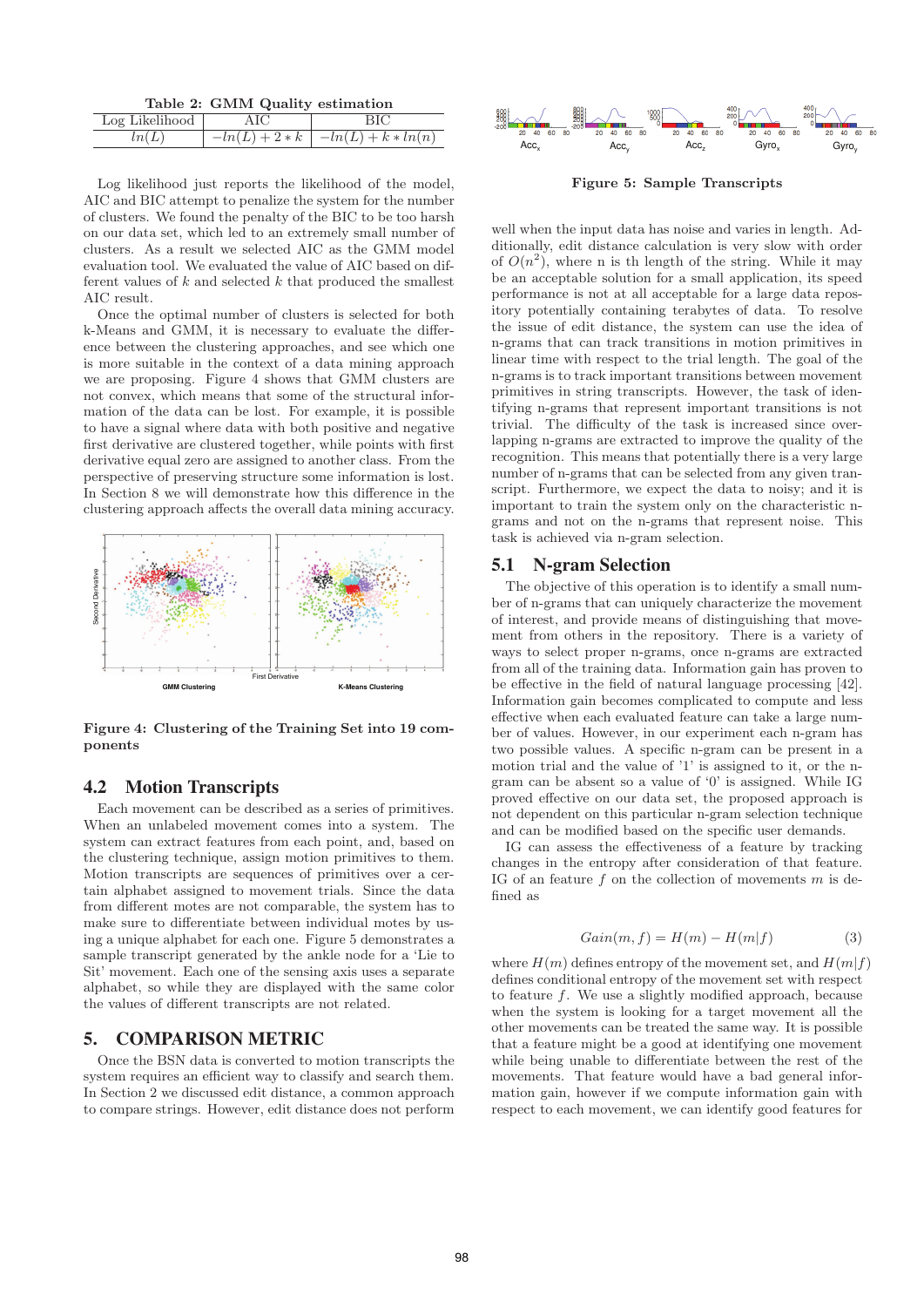each movement. Practically, this means that while computing information gain of a feature with respect to particular movement  $m_i$ , the movement set is split into subsets of  $\{m_i\}$ and {'not'  $m_i$ } or  $\{m - m_i\}$ . In this case  $H(m_i|f)$  can be different for each  $m_i$  and need to be calculated individually. Which means that we can redefine the gain information as

$$
Gain(m_i, f) = H(m_i) - H(m_i|f)
$$
\n(4)

 $H(m<sub>i</sub>)$  represents the amount of expected information that set m carries itself with respect to movement  $m_i$  and can be defined as

$$
H(m_i) = -\,prob(m_i) * log_2\left[prob(m_i)\right]
$$
  
-  $prob(m - m_i) * log_2\left[prob(m - m_i)\right]$  (5)

Conditional entropy  $H(m_i|f)$  defines the expected amount of information the set  $m$  carries with respect to feature  $f$ and movement  $m_i$ .

$$
H(m_i|f) = -\sum_{v \in \{0,1\}} \frac{count(f_v)}{total_count} \tag{6}
$$

$$
\left(\frac{pM(f_v)}{count(f_v)} * log_2\frac{pM(f_v)}{count(f_v)} - \frac{pNM(f_v)}{count(f_v)} * log_2\frac{pNM(f_v)}{count(f_v)}\right)
$$

where  $count(f_v)$  represents the number of training trials where f has value of a specific v,  $pM(f_v)$  corresponds to the number of trials of the movement  $m_i$  where f has value of a specific v, and  $pNM(f_v)$  corresponds to the number of trials not of the movement  $m_i$  where f has value of a specific  $v$ , and  $total\_count$  is the total number of training samples.

Once all the n-grams have an IG assigned to them for each movement, we can sort the list of IGs and select  $t$  ngrams that have the best IG. This is a very simple approach because it does not consider correlation between features, meaning that some of the features can be redundant. However, even this simple approach can generate good results [27] and is selected for simplicity.

## 6. CLASSIFIER

Once the set of good n-grams is selected, an approach needs to be defined for fast movement classification and search. This approach also should not rely on the knowledge of the complete structure of the data, and be able to finish classification and search based on partial information. These properties are exhibited by suffix trees [15]; more specifically, we used Patricia tree in our implementation. Patricia trees are used to represent sets of string by splitting them into substrings and assigning substrings to the edges. This idea fits naturally with n-grams that are substrings. Once all of the n-grams are selected for each movement, we combine them and assign the combined set to the edges of a Patricia tree. The paths from the root to all of the leafs corresponds to all the possible permutations of the combined n-gram set. Once the Patricia tree is created, we traverse it for each training trial, and assign movements to the final node of the trial's traversal, which means that at the end of the training, each leaf of the Patricia tree corresponds to a subset of the movements. It may be an empty set or it may contain one or more movements.

# 7. DATA MINING MODEL

Based on the construct defined earlier we propose a data mining approach. The approach has two distinct parts: Training and Query Processing.

## 7.1 Training

During the training phase of the execution the system acquires parameters that can be used during the query processing. The training starts with selecting a portion of the available data trials for training. First and second derivatives are then extracted from each one of the trials for every sensing axis of the motes. Features are then normalized with respect to each subject using standard score (or z-score) [30] in order to remove inter-subject variations of the same movements. Then normalized features are used to define data clusters as described in Section 4.1.1. Once the data clusters are defined, primitives are extracted for the data points in each training trial, and then combined to define motion transcripts as described in Section 4.2. The next step is to extract n-grams from each one of the transcripts generated for the training samples. Since the number of n-grams is very large, the system then selects a small number of  $t$  ngrams using information gain as described in Section 5.1. Finally, the system constructs a Patricia tree with selected n-grams on the edges and movement classes on the leafs as described in Section 6. The overall process is demonstrated in Figure 6. The parameters defined during the training are data clusters for each sensing axis of the motes, important n-grams selected with respect to the information gain criteria, and Patricia trees for classification are defined for each mote. Clusters are represented by the cluster center coordinates, while important features selected for each sensing axis of each motes are then combined and stored.

#### 7.2 Query Processing

When a system needs to classify or query for a movement it receives input in the form of the sensor readings. First and second derivatives are extracted from the sensor readings of each of the sensing axis. Based on these features and clusters, defined during the training of the system, each data point of the trial is labeled with a primitive and motion transcripts are created. The system then traverses the transcript of the trial and verifies if it contains important ngrams selected during the training. Using this information the system traverses the Patricia tree defined for this sensing axis during the training and returns the set of movements assigned to the leaf the traversal terminated at. Since all of those operations are defined in terms of individual sensing axis, an approach is required to combine the local decisions. In order to avoid enforcing a certain structure on the hardware, we aim to define a flexible approach that can make a decision with only a subset of sensing axis available. When this idea is combined with the need for speed and simplicity, a simple majority voting approach is applied. This approach performs well in our pilot application, however, the system is not constrained to this approach and can be modified. The flow of the query processing is demonstrated in the Figure 7.

Because the system initially processes each sensing axis individually, it is possible to query only for a subset of axis available in the system. This can be useful when a specific sensor is not available to all users. For example, one user can use a three-dimensional gyroscope, while another may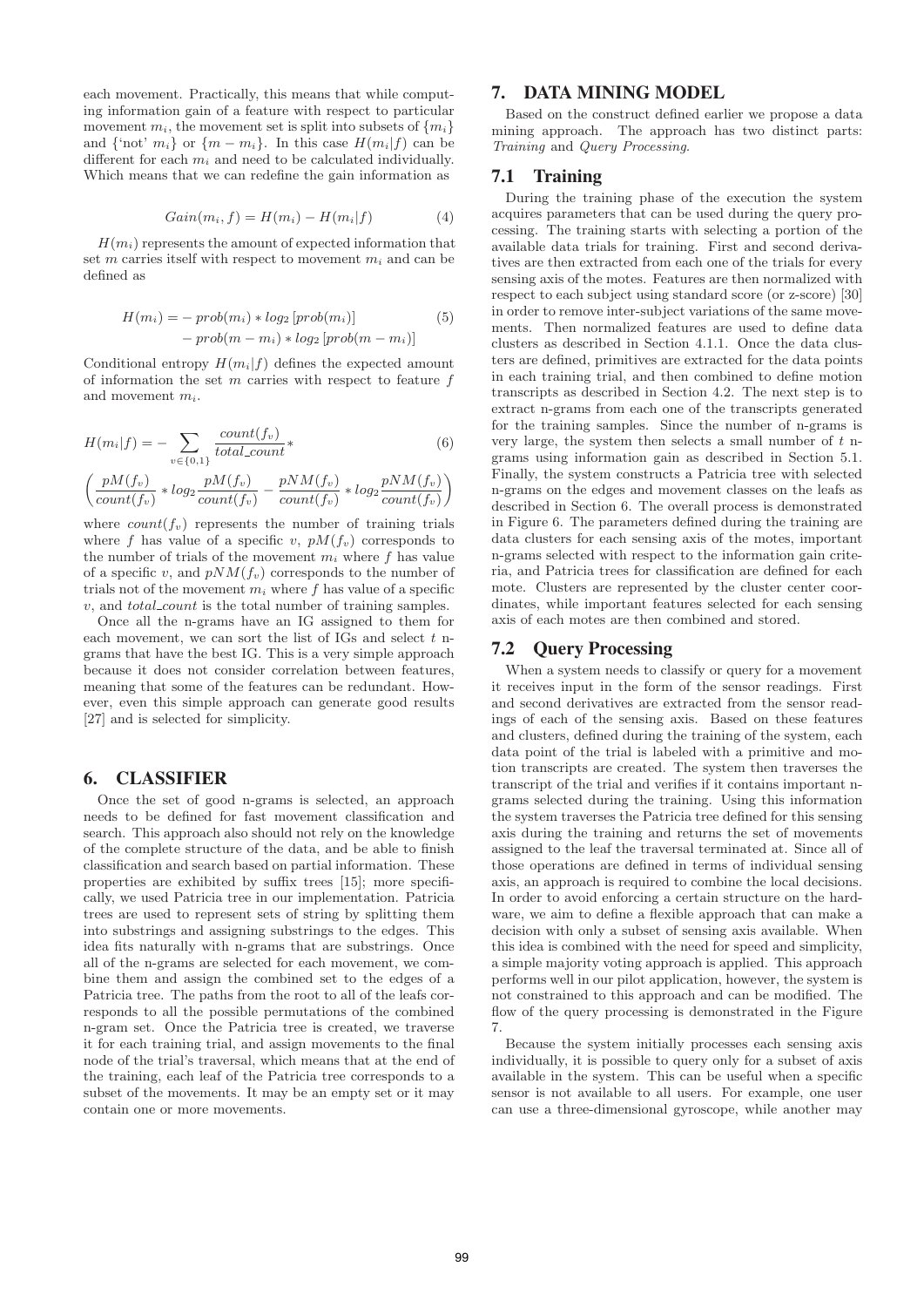

**Figure 6: System Training Flow**

use only a two-dimensional gyroscope. Additionally, since the system uses a voting scheme it is possible to make classification decisions based on the local view of only a subset of nodes.

## 7.3 Complexity Analyses

Since the system training can be done off line with no particular time constraints we consider only the complexity of the query processing. Complexity of individual components is described in Table 3, where  $l$  is the length of the trial,  $k$  is the number of clusters,  $t$  is the number of selected features, and  $m$  is the number of movements. Note that the total complexity combines complexity of all the sensing axis, however that number is constant (in our case 5) and does not affect the Big-O analyses. The total complexity is  $O(l*k+t*m)$ . Both  $k$  and  $t$  are parameters and do not need to be large for good classification results. Which means that the running time of the approach is defined either by the length of each classified trial, or by the number of movements in the system. Simple human movements normally do not exceed  $2-3$  seconds, which means that the length of a trial sampled at  $50Hz$  would be around  $100-150$  samples long. For a repository with a small number of movements the computation would be almost linear with respect to the trial time. For a repository with a large number of movement, exceeding 150, the running time would be almost linear with respect to the number of movements in the repository. It is potentially possible for the repository to contain a very large number of movements, which would make our approach inefficient. The current work does not provide a solution to this problem, however it is going to be a part of our future investigation.

**Table 3: Component Complexity**

| Component                 | Complexity                  |
|---------------------------|-----------------------------|
| <b>Feature Extraction</b> | O(1)                        |
| Feature Clustering        | $O(l*k)$                    |
| Extracting n-grams        | O(1)                        |
| Selecting n-grams         | O(1)                        |
| Tree traversal            | $O(t*m)$                    |
| Total                     | $\overline{O(l^*k + t^*m)}$ |

## 8. EXPERIMENTAL RESULTS

To verify the performance of our approach we apply it to a pilot application discussed in Section 3.1. We first compare the results of the system when k-Means clustering is used to the results when GMM clustering is used. We then consider accuracy of the approach with respect to the length of the n-gram  $n$ , and number of features selected  $t$ . For small numbers of  $n$  and  $t$ , which would allow us to consider those as constants in the complexity analyses, the approach achieves nearly linear time. Finally, we demonstrate the accuracy trade-off with respect to  $n$  and  $t$ .

#### 8.1 k-Means or GMM?

In this section we apply our approach to movement transcript generated based on the k-Means and GMM clustering. We compare the two approaches for a 3-gram with the number of selected n-grams varying from 1 to 6 per sensing axis in Table 5, and with {1..6}-gram with only 1 n-gram selected from each sensing axis in Table 4. Both tables indicate that an increase in  $t$  or  $n$  would increase the precision and recall for both approaches till the over fitting point is reached. It is also clear that the GMM approach outperforms the k-Means approach with respect to varying both  $n$  and  $k$ , and therefore is a better candidate for our application.

**Table 4: 3-gram average performance of k-Means vs GMM with** *{***1..6***}* **n-grams selected**

| T,             | GMM       |        | k-Means   |        |  |  |
|----------------|-----------|--------|-----------|--------|--|--|
|                | Precision | Recall | Precision | Recall |  |  |
|                | .93       | .97    | .75       | .86    |  |  |
| $\overline{2}$ | .96       | .98    | .88       | .94    |  |  |
| 3              | .96       | .98    | .89       | .95    |  |  |
| 4              | .95       | .96    | .90       | .94    |  |  |
| 5              | .94       | .96    | .91       | .96    |  |  |
|                | .94       | .96    | .85       | .92    |  |  |
|                |           |        |           |        |  |  |

## 8.2 Classification Accuracy

To evaluate classification accuracy of the model we evaluate precision and recall of movement classification using the n-gram size of  $n = 3$ , and select number of features  $t = \{1, 2...5\}$  with GMM clustering model. We tested our model by splitting the data into two parts. Half of the data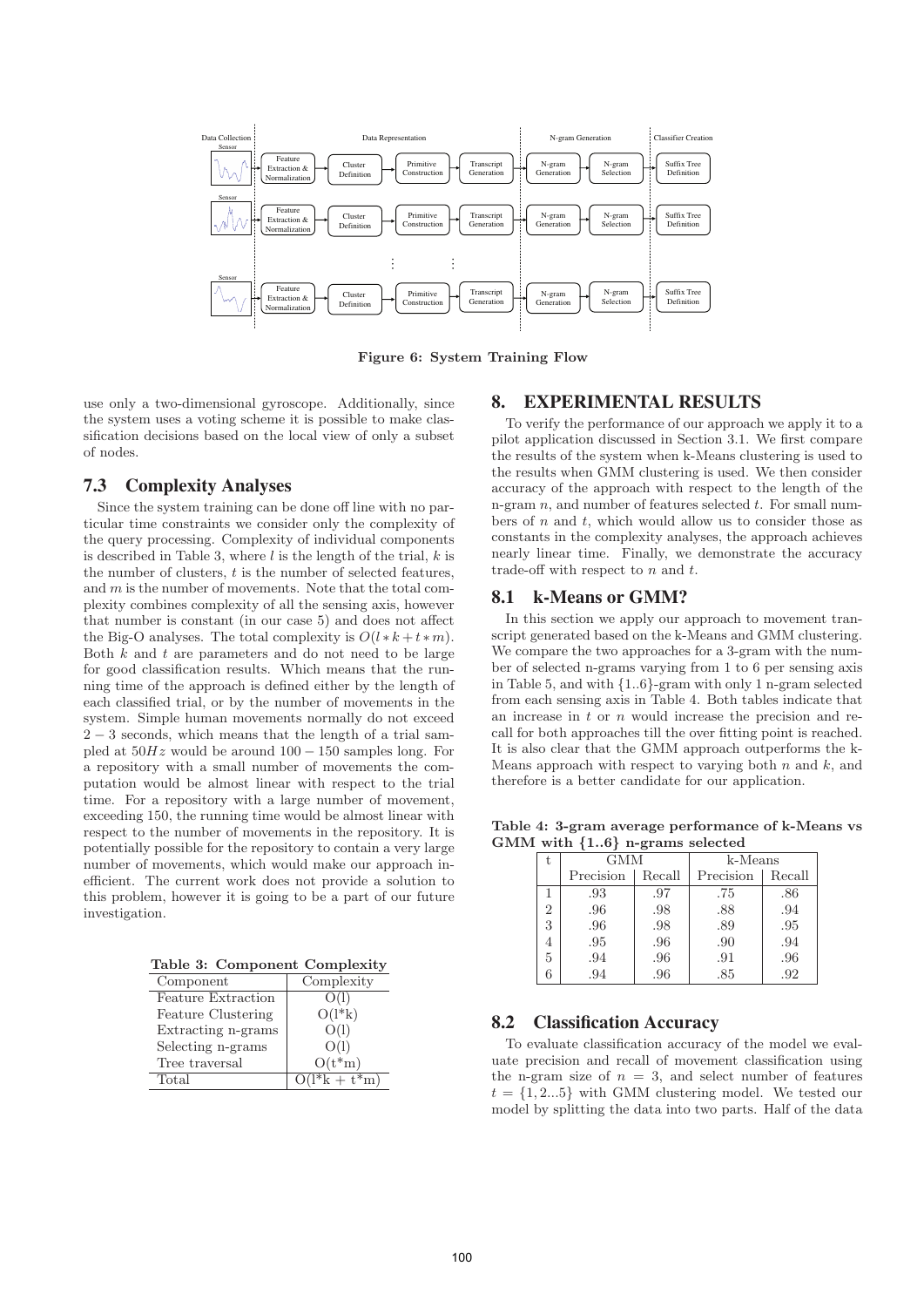

**Figure 7: Query Processing Flow**

**Table 5:** *{***3-7***}***-gram average performance of k-Means vs GMM with 1 n-gram selected**

| n | GMM       |        | k-Means   |        |  |  |  |
|---|-----------|--------|-----------|--------|--|--|--|
|   | Precision | Recall | Precision | Recall |  |  |  |
| 3 | .93       | .98    | .75       | .86    |  |  |  |
|   | .99       |        | .76       | .84    |  |  |  |
| 5 | .99       |        | .83       | .89    |  |  |  |
|   |           |        | .89       | .93    |  |  |  |
|   | .95       | .99    | .91       | .93    |  |  |  |

was used to train the system, while the other half was used to test it. The results of the classification are demonstrated in Figure 6 for the precision, and Figure 7 for the recall. These tables confirm that adding more n-grams would improve both average precision and average recall until an over fitting point is reached. Note that individual values for movements sometimes decrease when an additional feature is selected. This is due to the fact that the data set we have has a considerable amount of noise, and while an n-gram improves the overall classification accuracy it may cause confusion in classification of some trials where it appears as noise and not an important transition. Tables 6 7 display the number of n-grams extracted from each sensing axis, so the total number of the n-grams extracted by a sensor node should be multiplied by 5. However, even after that the classification accuracy is fairly high for the number of considered features.

## 8.3 Parameter Trade-off

The system we define has two parameters that classification accuracy depends on. We can select the length of the substring  $n$  and the number of n-grams  $t$  selected for classification. As  $t$  is increasing so does the accuracy until the over-fitting point is reached. After the over-fitting point is reached the accuracy of the approach will no longer improve with additional features. It is clear that a large  $n$  inherently is able to capture more structural information. However, since we use a moving window n-gram extraction, a single erroneous primitive affects more n-grams for large values of  $n$ , which means that the over fitting problem or training on the trial but not model specific n-grams should happen

| Table 6: Classification Precision |  |
|-----------------------------------|--|
|                                   |  |

| Movement                  |     | Features per sensing axis |     |     |     |  |
|---------------------------|-----|---------------------------|-----|-----|-----|--|
|                           |     | 2                         | 3   |     | 5   |  |
| Stand to Sit              |     | 1                         | .92 | .92 | .75 |  |
| Sit to Stand              |     |                           |     |     |     |  |
| Stand to Sit to Stand     |     |                           |     |     |     |  |
| Kneeling, right leg first | .67 | .75                       | .83 | .83 | .92 |  |
| Turn 90 degrees           |     |                           |     | .92 | .92 |  |
| Look back clockwise       |     |                           |     |     |     |  |
| Move forward              |     |                           |     |     |     |  |
| Move to the left          | .92 |                           |     |     |     |  |
| Move to the right         | .75 | .83                       | .83 | .83 | .83 |  |
| Jumping                   |     |                           |     |     |     |  |
| Average                   | .93 | .96                       | .96 | .95 | .94 |  |

sooner. We expect the system to converge to the best accuracy faster for large points of  $n$  but it also means that the over fitting point will happen faster as well. Table 8 and Table 9 demonstrate precision and recall of accuracy vs the number of n-grams  $t$  for different values of  $n$ .

From the tables it is clear that higher values of  $n$  are desirable before over fitting, which means that  $n$  should be determined based on the expected amount of noise in the original signal. For the lower amount of noise a higher value of n would work better, while when the amount of noise is large, low values of  $n$  will provide a safer solution with less risk of over fitting. In this example, the quality of the precision is improving from  $n = 3$  to  $n = 5$ , it is fairly stationary from  $n = 5$  to  $n = 7$ , and finally  $n = 9$  has decreasing results. The fact that large n-grams take more time to locate in the training trials should also be considered. The system can evaluate multiple possibilities during the training and generate the curves to identify the best operational point from the perspective of the application.

## 9. FUTURE WORK

In this work we explored possibility of a fast search mechanic on a large data set of BSN data with acceptable accuracy based on a pilot study. While we achieved promising results there are a few issues that have to be addressed be-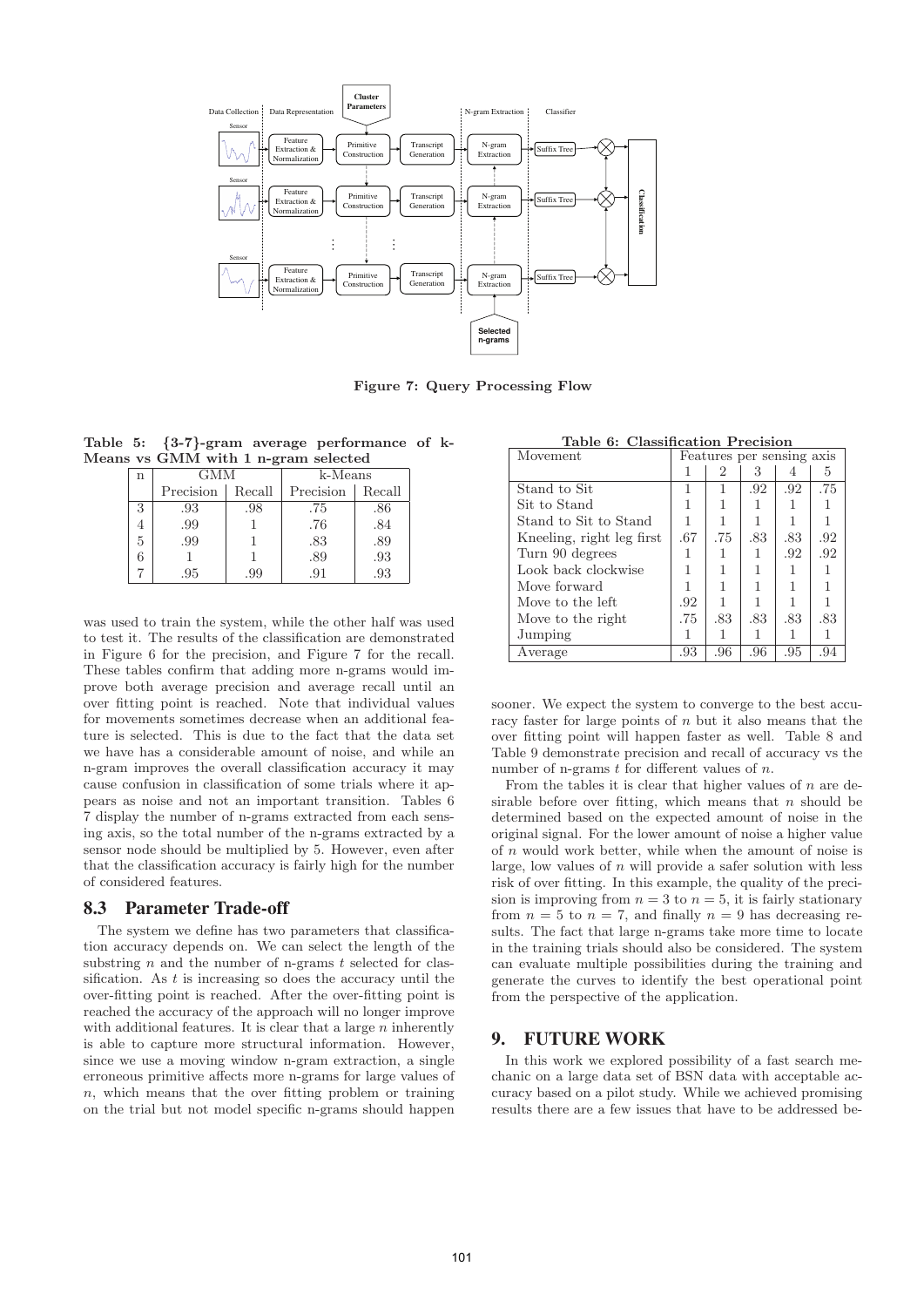| Table 7: Classification Recall |  |
|--------------------------------|--|
|                                |  |

| Movement                  | Features per sensing axis |     |     |     |     |
|---------------------------|---------------------------|-----|-----|-----|-----|
|                           | 1                         | 2   | 3   | 4   | 5   |
| Stand to Sit              |                           |     |     |     |     |
| Sit to Stand              |                           |     | .92 | .92 | .86 |
| Stand to Sit to Stand     |                           |     | 1   |     | .92 |
| Kneeling, right leg first |                           |     |     |     |     |
| Turn 90 degrees           | .86                       |     | .92 |     |     |
| Look back clockwise       | .92                       | .86 | 1   | .92 | .92 |
| Move forward              |                           |     |     |     |     |
| Move to the left          |                           |     |     |     |     |
| Move to the right         |                           | .91 | 1   | .83 | .91 |
| Jumping                   |                           |     |     |     |     |
| Average                   | .98                       | .98 | .98 | .97 | .96 |

**Table 8: Precision with respect to n-gram size, and number of n-grams selected**

| $\mathbf n$ | Features per sensing axis |                |     |     |     |  |  |  |
|-------------|---------------------------|----------------|-----|-----|-----|--|--|--|
|             |                           | $\mathfrak{D}$ |     | 5   |     |  |  |  |
| 3           | .93                       | .96            | .96 | .95 | .94 |  |  |  |
| 5           | .99                       | .97            | .96 | .98 | .97 |  |  |  |
|             | .99                       | .99            | .99 | .98 |     |  |  |  |
| 9           | .96                       | .94            | .94 | .95 | .93 |  |  |  |

fore this approach can be practically deployed on the real data. In this approach we assumed that the compared physical axis of the sensors are perfectly aligned, which may not be the case during a real experiment where misplacement is possible. Addressing the misplacement issues is the next step in the development of our model. Additionally, the current n-gram selection approach assumes that all of the possible movements are available during the system training and n-gram selection. Before the observation of new movements can be made available, the system has to retrain itself, which is an acceptable temporary solution. It is desirable to define an n-gram selection approach that can dynamically adjusts with respect to new data without the need for a complete system re-training. Finally, for a database with a very large number of movements, the performance of our approach might start degrading. We would like to consider an approach to group movements together and perhaps first locate the group of movements in question, and then select the movement in that group that best matches the input signal.

### 10. CONCLUSION

We generated motion primitives based on instantaneous simple features and unsupervised clustering. We showed how the signal primitives can be combined into motion transcripts, which are unidimensional representations of the multidimensional BSN data. Inspired by the techniques of natural language processing, we applied the concept of n-grams retrieval for tracking transitions in the movement transcripts. Due to the large number of n-grams extracted from a movement trial, we apply a simple information gain approach to the features to select  $k$  features that provide the most information about each sensing axis. Based on the selected n-grams we build a suffix tree for fast query and identification of movements in the database. We evaluated two different clustering approaches with respect to classification

**Table 9: Recall with respect to n-gram size, and number of n-grams selected**

| $\mathbf n$    | Features per sensing axis |     |     |     |     |  |  |  |
|----------------|---------------------------|-----|-----|-----|-----|--|--|--|
|                |                           |     | 5   |     |     |  |  |  |
| 3              | .98                       | .98 | .98 | .97 | .96 |  |  |  |
| $\overline{5}$ |                           | .97 | .98 | .99 | .98 |  |  |  |
|                | .99                       | .99 | .99 | .98 |     |  |  |  |
| 9              |                           |     | .99 | .99 | .99 |  |  |  |

quality of our model and demonstrated that a GMM based clustering outperforms k-Means in the context of our pilot application. We demonstrate that the system can achieve average 99% precision with average 100% recall on our pilot data with the help of only 1 characteristic for each moevement transition. We also explored the trade off between the length of the extracted n-grams and the required number of features for the best classification results.

# 11. REFERENCES

- [1] T. Abou-Assaleh, N. Cercone, V. Keselj, and R. Sweidan. Detection of new malicious code using n-grams signatures. In Proceedings of Second Annual Conference on Privacy, Security and Trust. Citeseer, 2004.
- [2] A. Adami and H. Hermansky. Segmentation of speech for speaker and language recognition. In Eighth European Conference on Speech Communication and Technology, 2003.
- [3] D. Brunelli, E. Farella, L. Rocchi, M. Dozza, L. Chiari, and L. Benini. Bio-feedback system for rehabilitation based on a wireless body area network. pages 5 pp.–531, March 2006.
- [4] T. Bui, D. Heylen, and A. Nijholt. Combination of facial movements on a 3d talking head. In Computer Graphics International, 2004. Proceedings, pages 284–290, 2004.
- [5] H. Bunke and A. Sanfeliu. Syntactic and structural pattern recognition: theory and applications. World Scientific Pub Co Inc, 1990.
- [6] S. Burkhardt, A. Crauser, P. Ferragina, H. Lenhof, E. Rivals, and M. Vingron. Q-gram based database searching using a suffix array (QUASAR). In Proceedings of the third annual international conference on Computational molecular biology, page 83. ACM, 1999.
- [7] S. Chaudhuri. Data mining and database systems: Where is the intersection? Data Engineering Bulletin, 21(1):4–8, 1998.
- [8] G. Doddington. Automatic evaluation of machine translation quality using n-gram co-occurrence statistics. In Proceedings of the second international conference on Human Language Technology Research, page 145. Morgan Kaufmann Publishers Inc., 2002.
- [9] H. Friedman and J. Rubin. On some invariant criteria for grouping data. Journal of the American Statistical Association, pages 1159–1178, 1967.
- [10] D. Gelb, E. Oliver, and S. Gilman. Diagnostic criteria for Parkinson disease. Archives of Neurology, 56(1):33, 1999.
- [11] H. Ghasemzadeh, J. Barnes, E. Guenterberg, and